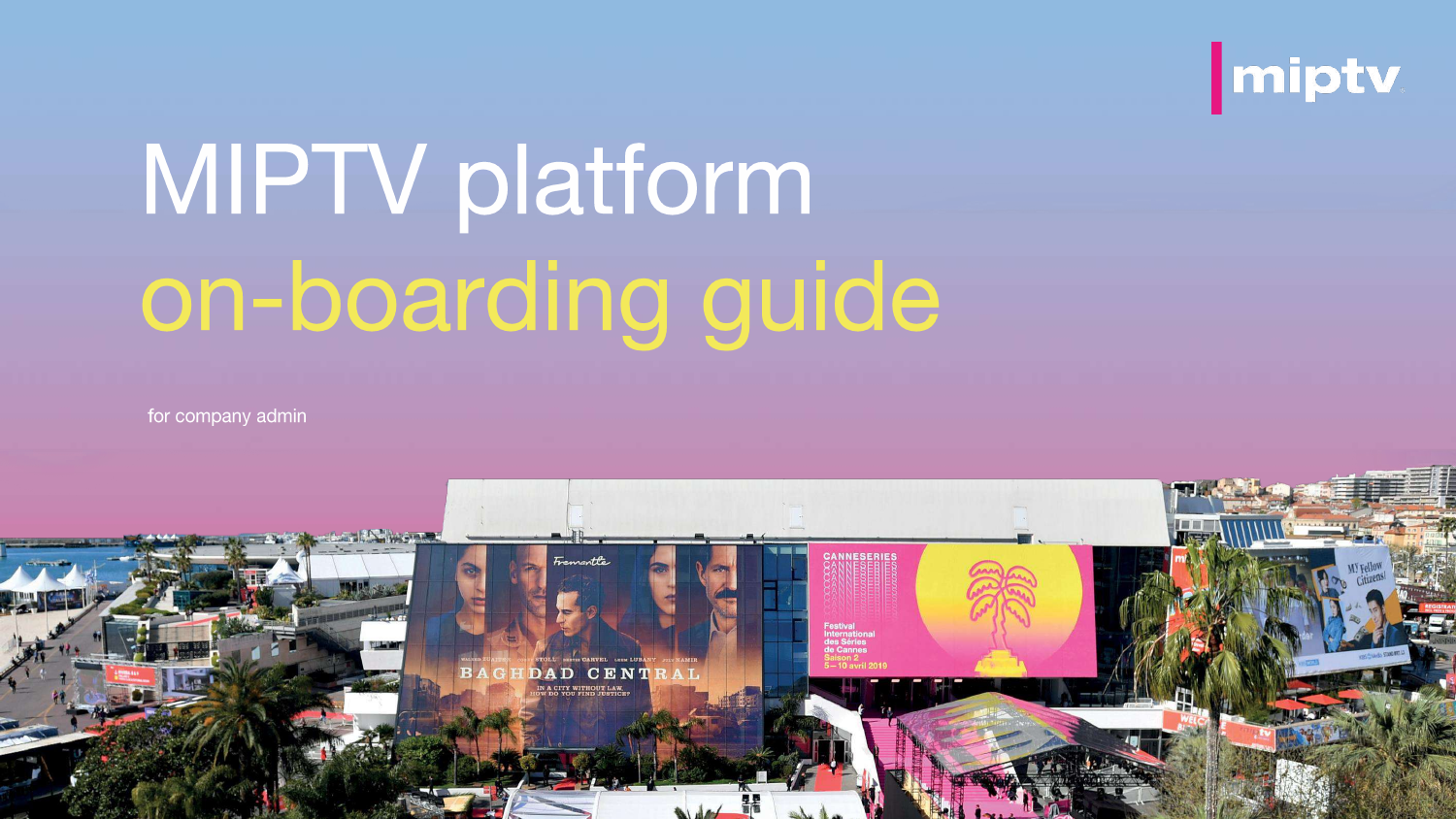### **Thank you for being a part of the MIPTV experience 2.0 !**

**The platform allows all MIPTV participants to promote their presence, make connections, discover and showcase content and generate leads.**

**The platform has been designed to match the TV industry needs and should be easy to use.**

**Through this guide, as company administrator, you will be guided to promote yourself and your company.** 

- **Update your participant profile in order to present yourself and help the MIPTV participants find you through the participant directory.**
- **Update your company profile to deliver relevant information to help the MIPTV participants find your company through the company directory.**
- **Add content to your company page (trailers, full episodes, promotional video), to showcase your freshest catalogue and help the MIPTV participants discover your new content through the content directory.**
- **Allow a colleague to also be an admin for your company on the platform.**
- **Download the list of participants that have screened your content and/or requested to be contacted.**

**Enjoy your reading.**

**MIPTV Team**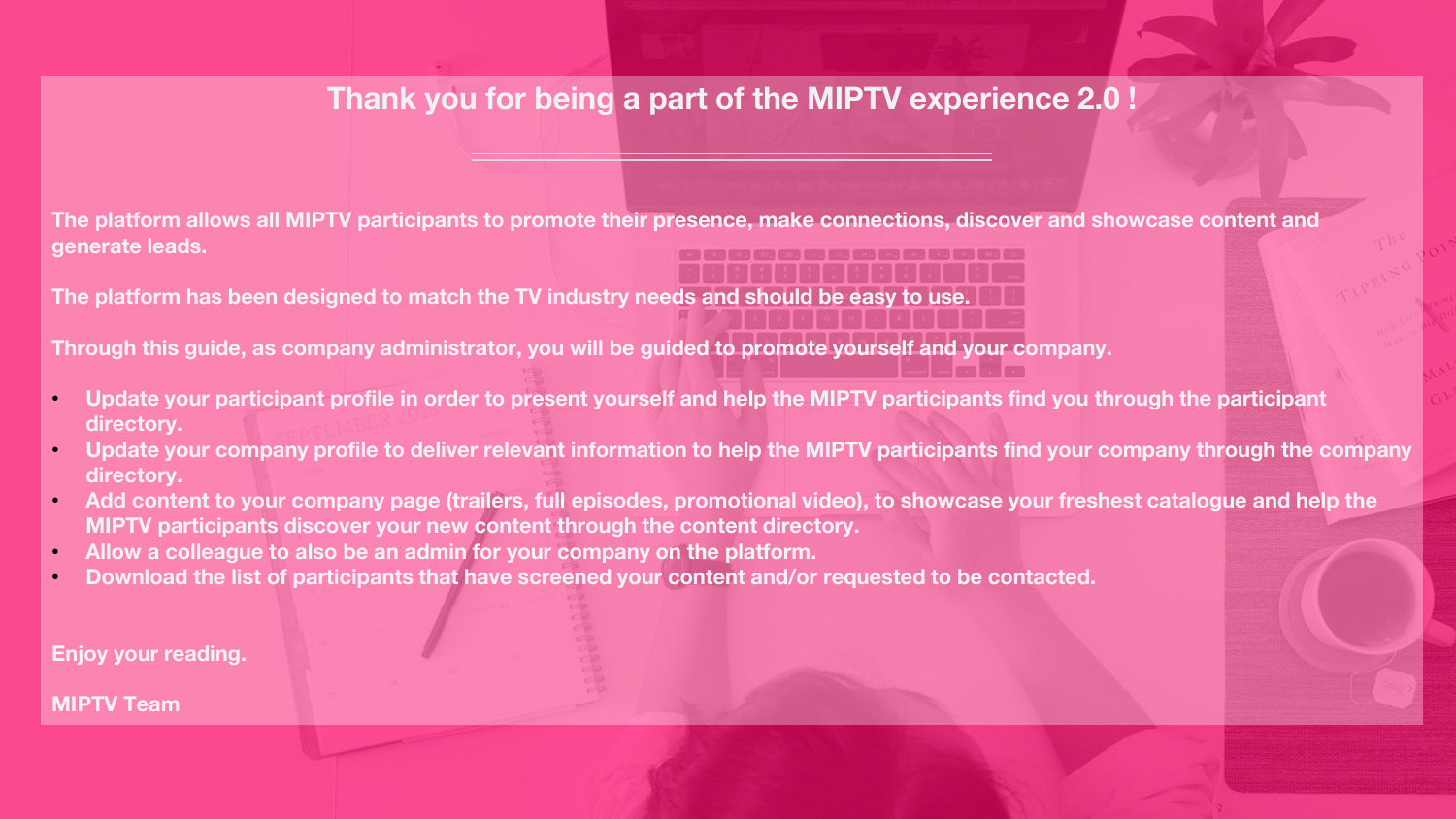### **ACTIVATION EMAIL**

**Upon registration, you will receive an email to activate your account "Complete your MIPTV profile".**

**The Email "Complete your MIPTV profile" may fall in your SPAM folders, do not hesitate to search for it, here's the sender name : [no-reply@rxglobal.com](mailto:no-reply@rxglobal.com)**

**Two options to activate account :**

- **Use "Activate" button**
- **Copy and paste the link at the bottom in a browser**

#### **Note on session automatic log out:**

**If you remain inactive on your session, automatic logout will be done after 10 minutes of inactivity.**

### Access your account and unlock the digital experience for MIPTV 2022 and associated events now

You will be prompted to activate your account or use an existing account. If you have access for multiple events and services, these will also be available.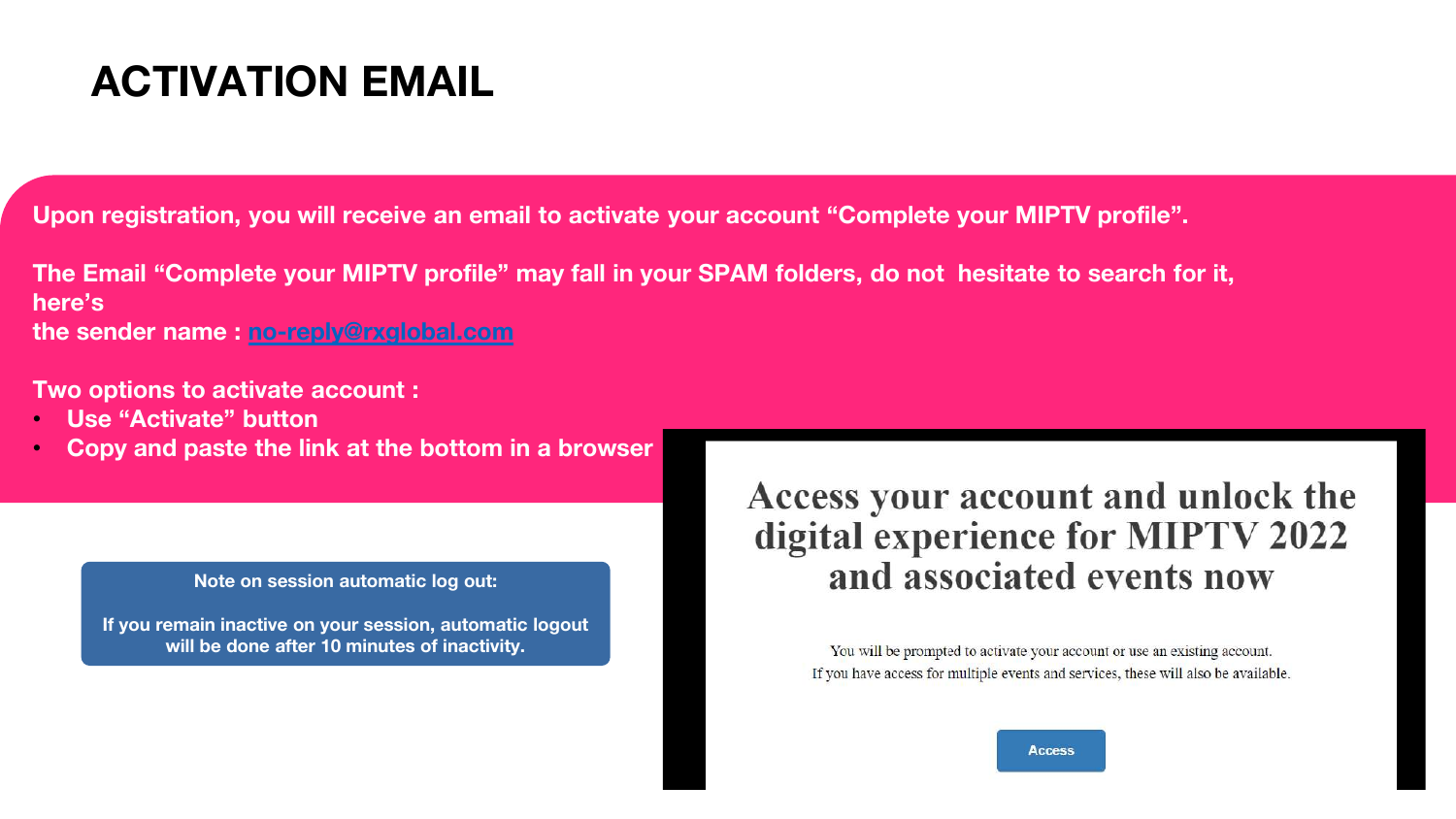

**To maximise your online experience and be able to use all MIPTV digital features such as video screening, video upload and chat features, we strongly recommend you to use the latest version of one of the following browsers:** 

- **Firefox**
- **Google Chrome**
- **Safari (on macOS)**
- **Microsoft Edge (on Windows 10)**

**Note : Internet Explorer is not supported**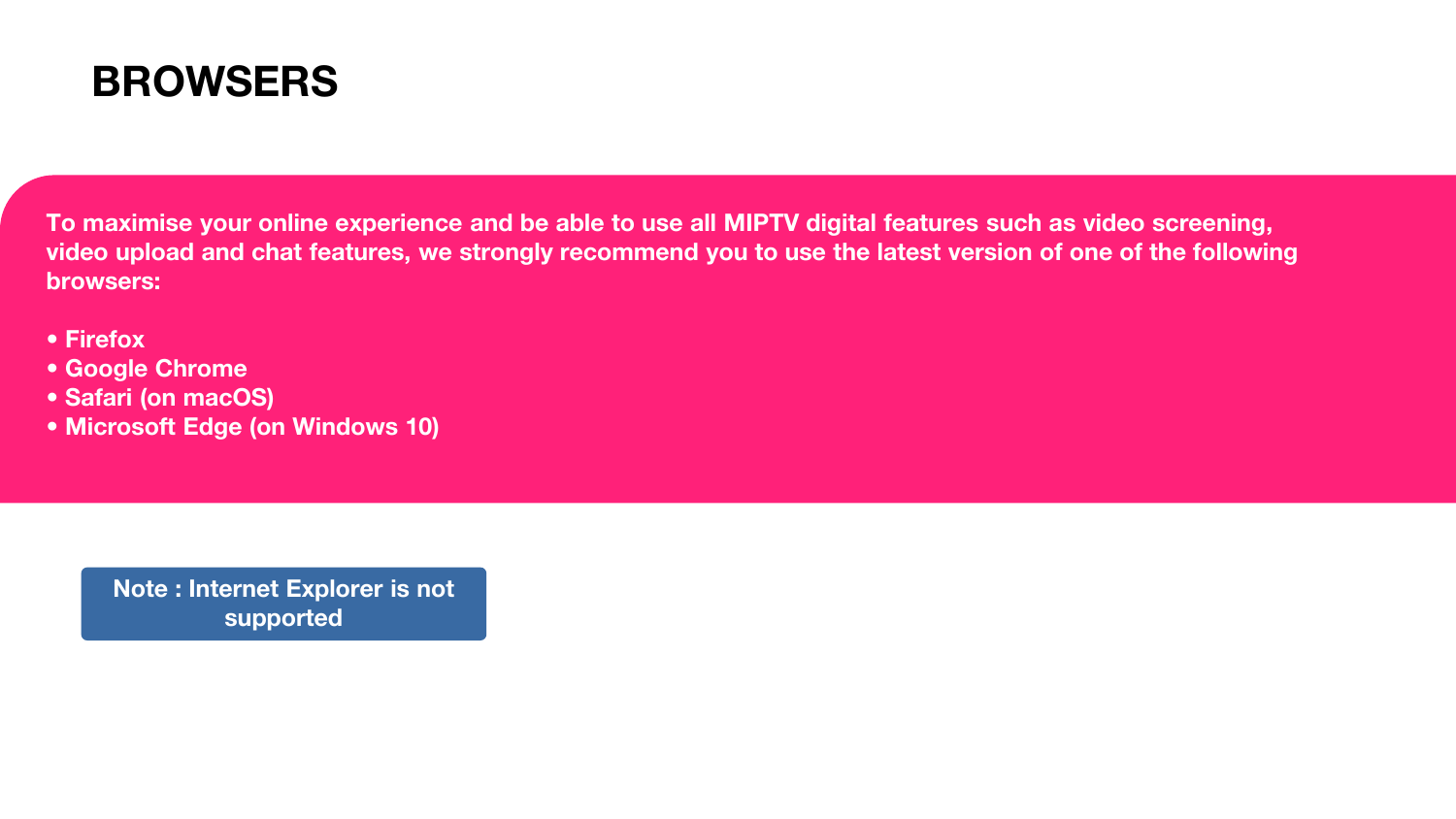### **PARTICIPANT PROFILE UPDATE**

#### **GENERAL INFORMATION**



Edit company details | **III** Company Hub | C Logout



Select items that best represent your company to help visitors to find you through searching the participant director

Your country / region

the selected item will be used in filter

**There are two ways to update your own profile:**

1. Through the navigation panel on the top of each page by clicking "My profile".

2. On Participant directory page, by clicking on "Edit my profile".

**You can update a section each time a pen is available.** To set up your profile you can add:

- your photo (recommended size 180\*180px, max 1MB)
- a link to your social media profiles (Twitter & LinkedIn)
- your description, job title and segmentation information on your activity
- your contact information is displayed by default. Click on the pen picture, then "Change".

Email and Phone are currently visible to others. Change.

**IMPORTANT: Try to be as accurate as possible when filling in your business scope such as genres, activity, sales or acquisition territories. We have enhanced filter and searching capabilities, those will be used by the participants , especially content buyers and sales executives to identify the relevant contact to meet within a company.**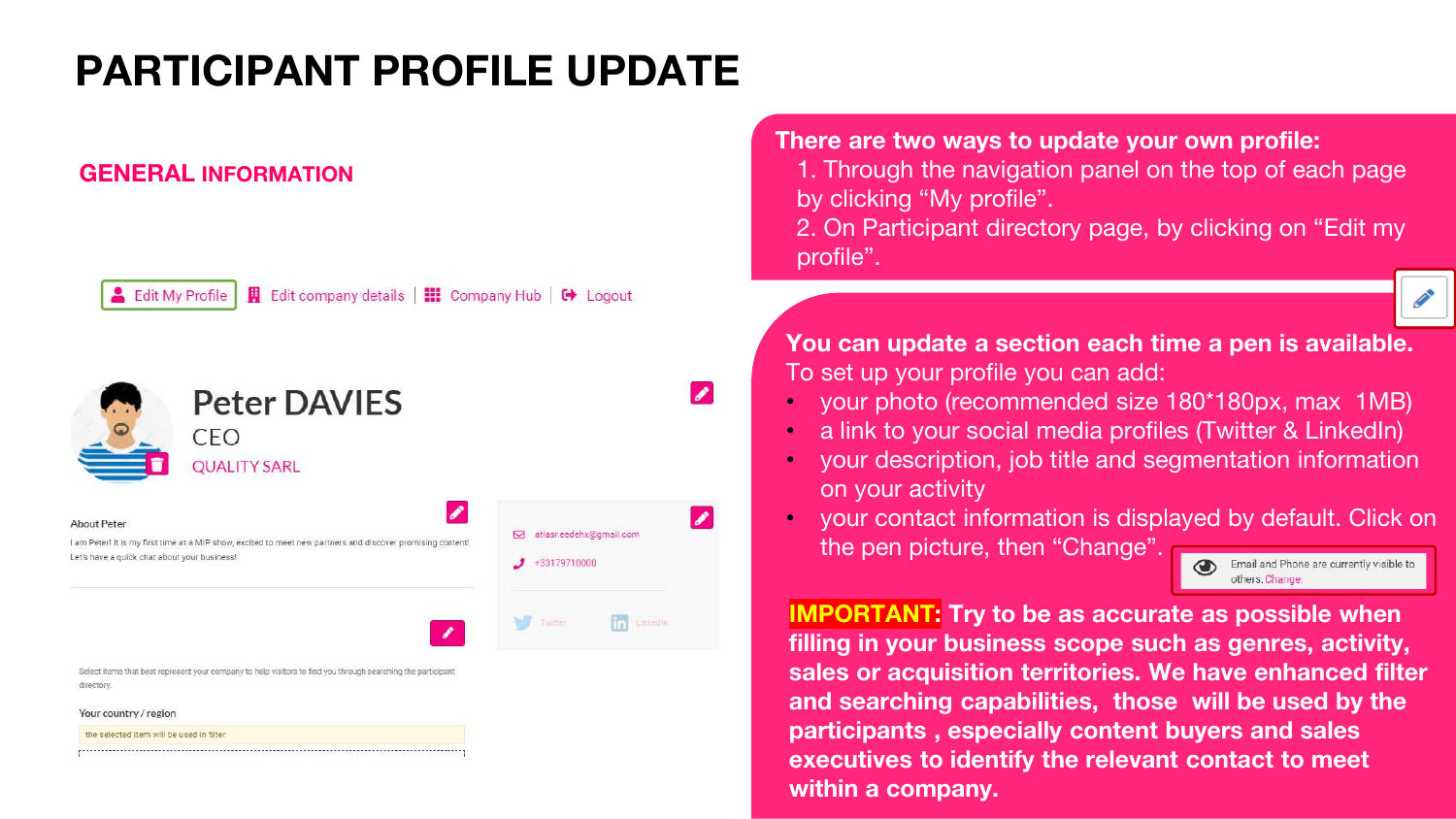$\overline{\mathcal{E}}$ 

 $\overline{a}$ 

#### **GENERAL INFORMATION**

| YOUR PROFILE                                                                                                                                                                                                                                                                                                                                                                                           |                                                   |                                 |                                                                                                                                                                                                                                                                                                                                  |
|--------------------------------------------------------------------------------------------------------------------------------------------------------------------------------------------------------------------------------------------------------------------------------------------------------------------------------------------------------------------------------------------------------|---------------------------------------------------|---------------------------------|----------------------------------------------------------------------------------------------------------------------------------------------------------------------------------------------------------------------------------------------------------------------------------------------------------------------------------|
| Profile completeness                                                                                                                                                                                                                                                                                                                                                                                   | Translations                                      |                                 |                                                                                                                                                                                                                                                                                                                                  |
| 3133                                                                                                                                                                                                                                                                                                                                                                                                   | Default Language (English)                        | $\check{~}$                     |                                                                                                                                                                                                                                                                                                                                  |
| Company Administrators                                                                                                                                                                                                                                                                                                                                                                                 |                                                   |                                 |                                                                                                                                                                                                                                                                                                                                  |
| When you upload your content on to this website you advrowledge and confirm that either you, the Exhibitor, own all intellectual property rights in that content,<br>including in all images within that content or you have obtained the rights owner's formal consent to upload that content, including all images within that content and<br>place that content on this website. In addition, perso |                                                   |                                 | Brandc we represent<br>Tel: Valizzael He brends that your company will recrease that Me above<br>Reason Films, Sient Films, Islanddisco Fevoraes                                                                                                                                                                                 |
|                                                                                                                                                                                                                                                                                                                                                                                                        |                                                   |                                 | year stund ron.<br>Filters<br>Select fierra field bast represent your company to hug-viations find you an the waterful checkery. Other Fill<br>adoctors might be available in Maleimaking (the sortion fullow).<br>Your company country<br>Beckern<br>Your company activities<br>Datibution Production Licensing (P-Mexhandleng, |
|                                                                                                                                                                                                                                                                                                                                                                                                        |                                                   |                                 |                                                                                                                                                                                                                                                                                                                                  |
|                                                                                                                                                                                                                                                                                                                                                                                                        |                                                   |                                 | Your company genres<br>Kda Drams-Scripted Formet Feature firm<br><b>THEM ASSOCIATES</b><br>Gallery of products and services                                                                                                                                                                                                      |
|                                                                                                                                                                                                                                                                                                                                                                                                        | $\overline{\mathcal{E}}$<br>O Stand: NOT ASSIGNED |                                 | + Add aredust<br>Products added: 4                                                                                                                                                                                                                                                                                               |
| <b>QUALITY SARL</b>                                                                                                                                                                                                                                                                                                                                                                                    |                                                   |                                 |                                                                                                                                                                                                                                                                                                                                  |
| MPTV 2011 - APRIL 2011 2PGDRC                                                                                                                                                                                                                                                                                                                                                                          |                                                   | + Add Session                   |                                                                                                                                                                                                                                                                                                                                  |
| Why visit our stand<br>Tail visitors why they should visit your stand. Maximum 200 characters                                                                                                                                                                                                                                                                                                          |                                                   |                                 |                                                                                                                                                                                                                                                                                                                                  |
| *******************************                                                                                                                                                                                                                                                                                                                                                                        |                                                   | ×                               | Charlie Chaplin's "The<br>Inner Senctum<br>Good For Nothing"                                                                                                                                                                                                                                                                     |
|                                                                                                                                                                                                                                                                                                                                                                                                        | <b>FOLLOW US</b>                                  |                                 | Additionalizate your Profile is about that positions to offer. Upload an image and foll details for each pro<br>The Gun and the Pu                                                                                                                                                                                               |
| Description                                                                                                                                                                                                                                                                                                                                                                                            | 69<br>Ranadopoli                                  | w<br>D.<br>YouTube<br>Tuillau   | $\circ$<br>O<br>Previous<br>Next                                                                                                                                                                                                                                                                                                 |
| Describe what your company does, Maximum 600 characters                                                                                                                                                                                                                                                                                                                                                |                                                   |                                 | <b>THEM KINGS SIDE</b>                                                                                                                                                                                                                                                                                                           |
|                                                                                                                                                                                                                                                                                                                                                                                                        | in<br>Linkedin                                    | $\circ$<br>WeiChat<br>Instagram | <b>Upload Documents</b><br>Select a category (Brochow, Dase Study, White Paper, Preza Release or Other) and spined the PSP frie.                                                                                                                                                                                                 |

**There are three ways to update your Company profile:** 1. Through the navigation panel on the top of each page by clicking "Company profile" OR "Company Hub" 2. On Participant directory page, by clicking on "Edit company details"

#### **You can update a section each time a pen is available.**



To set up your company page you can add :

- a logo (recommended size 180x180px , max. 1MB)
- a banner (recommended size 600x150px, max 1MB)
- a description and contact information
- the segmentation informations of your company
- content (*check next page for complete details*)
- documents (PDF format, max size 5 MB per file)
- the sponsor category if you have a premium package (first in first serve)

**IMPORTANT: Try to be as accurate as possible when filling in the company description and all attached data. We have enhanced filter and searching capabilities, those will be used by participants to search for specific companies or territories.**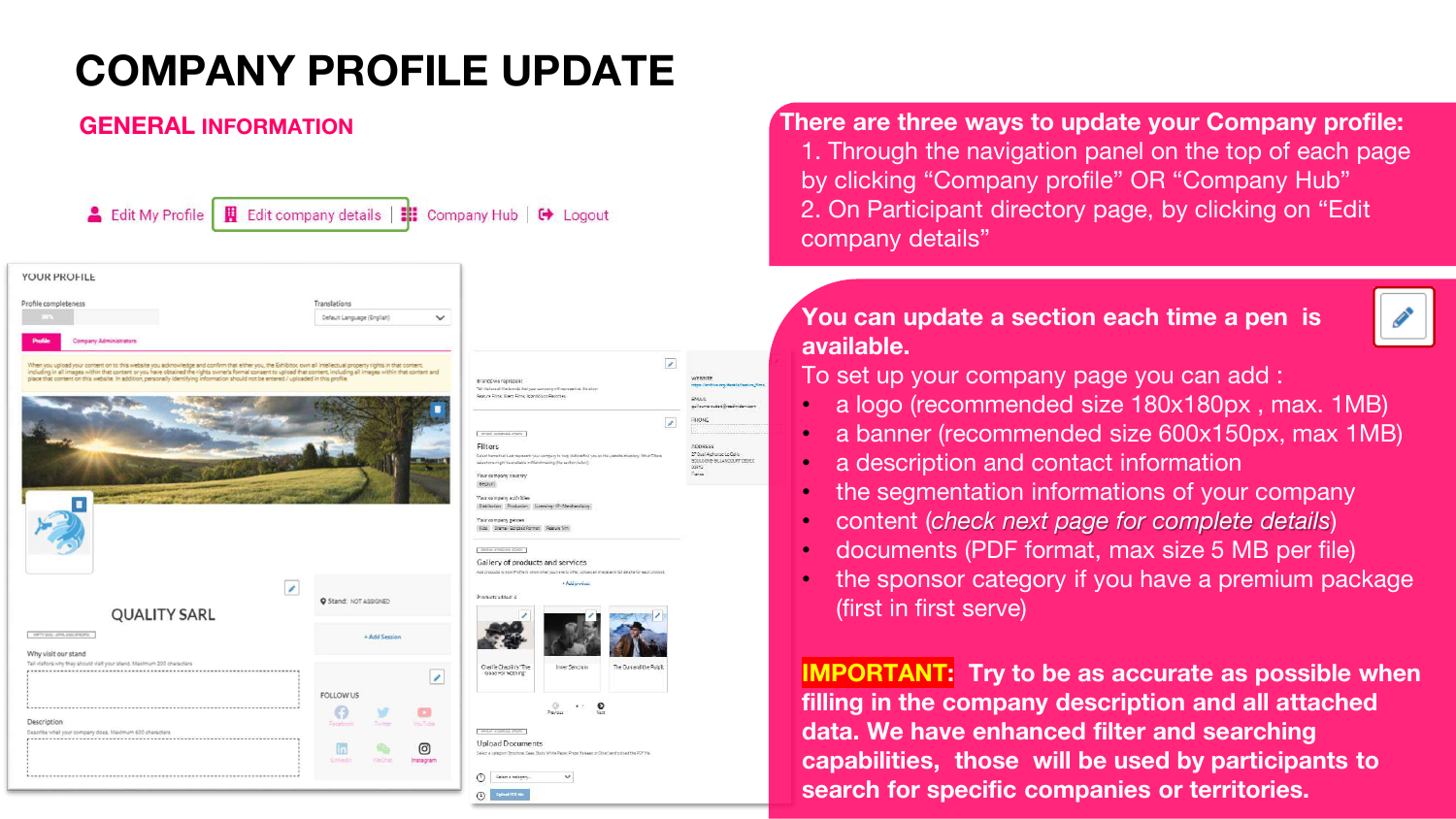#### **COMPANY ADMINISTRATORS**

| Profile<br><b>Company Administrators</b>         |                                                                                                                                                                                                                                                                                                                                                         |               |
|--------------------------------------------------|---------------------------------------------------------------------------------------------------------------------------------------------------------------------------------------------------------------------------------------------------------------------------------------------------------------------------------------------------------|---------------|
| add their details.<br>+Add Company Administrator | Create and manage administrators for your company, including a role. Each administrator will be sent an email with login information, there can be multiple administrators<br>for each role and the same persons details can be entered with multiple roles. There must be one Primary Administrator. Please ensure you have the person's permission to |               |
| <b>Email address</b>                             | Login roles                                                                                                                                                                                                                                                                                                                                             |               |
| atlasr.eedehx@gmail.com                          | Primary Administrator                                                                                                                                                                                                                                                                                                                                   | $\mathscr{P}$ |

You can add more Company Administrators among the participants of your company at MIPTV 2022. Please note they need to be already registered (and part of the Participant Directory of the platform).

They will be then able to fulfill exactly the same role as you do.

From "Company Profile" go to "Company Administrators" then click on "Add company Administrator" and enter the email address of the person you want to assign this role.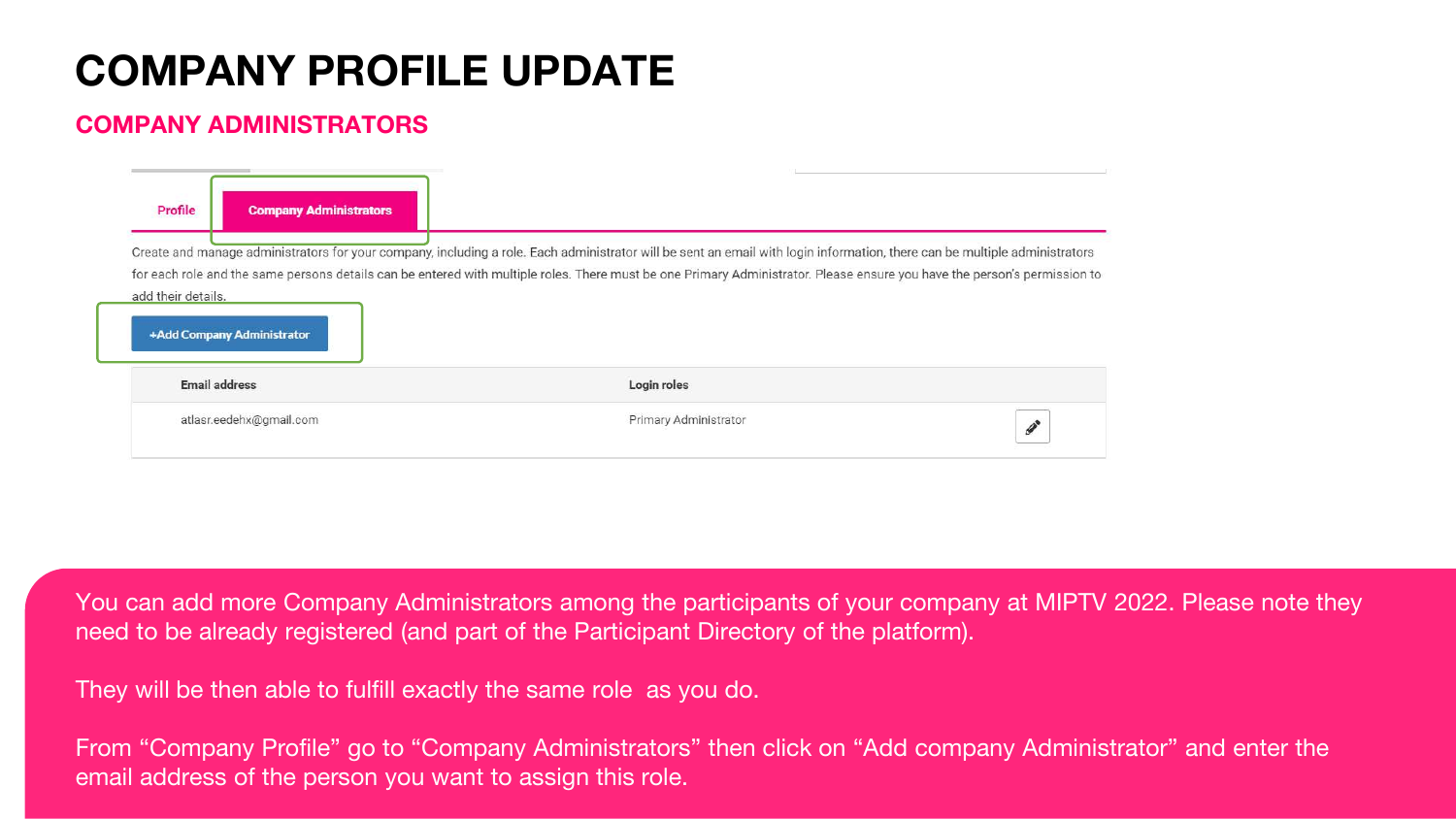#### **CONTENT SUBMISSIONS**

**The platform to prepare the show and add content on your Gallery of products & services opens to company admin in February.** 

**You can submit 2 kinds of content to our event:** 

**• Case 1: Your content is a completed programme and ready to be sold to key international buyers**

**• Case 2: Your content is still a project in "early Stage", "in development" or "in production" and you are looking for financing or partners** 

**Programmes & projects are listed in the:** 

- **1. Company page as from 21 February (details about programmes & projects will only be visible as from 15 March).**
- **2. Content Directory as from Mid-March until end of April**

**IMPORTANT: The number of products you can add depends on your lead package upsells: 3 for Essential / 9 for Booster / 20 for Premium.**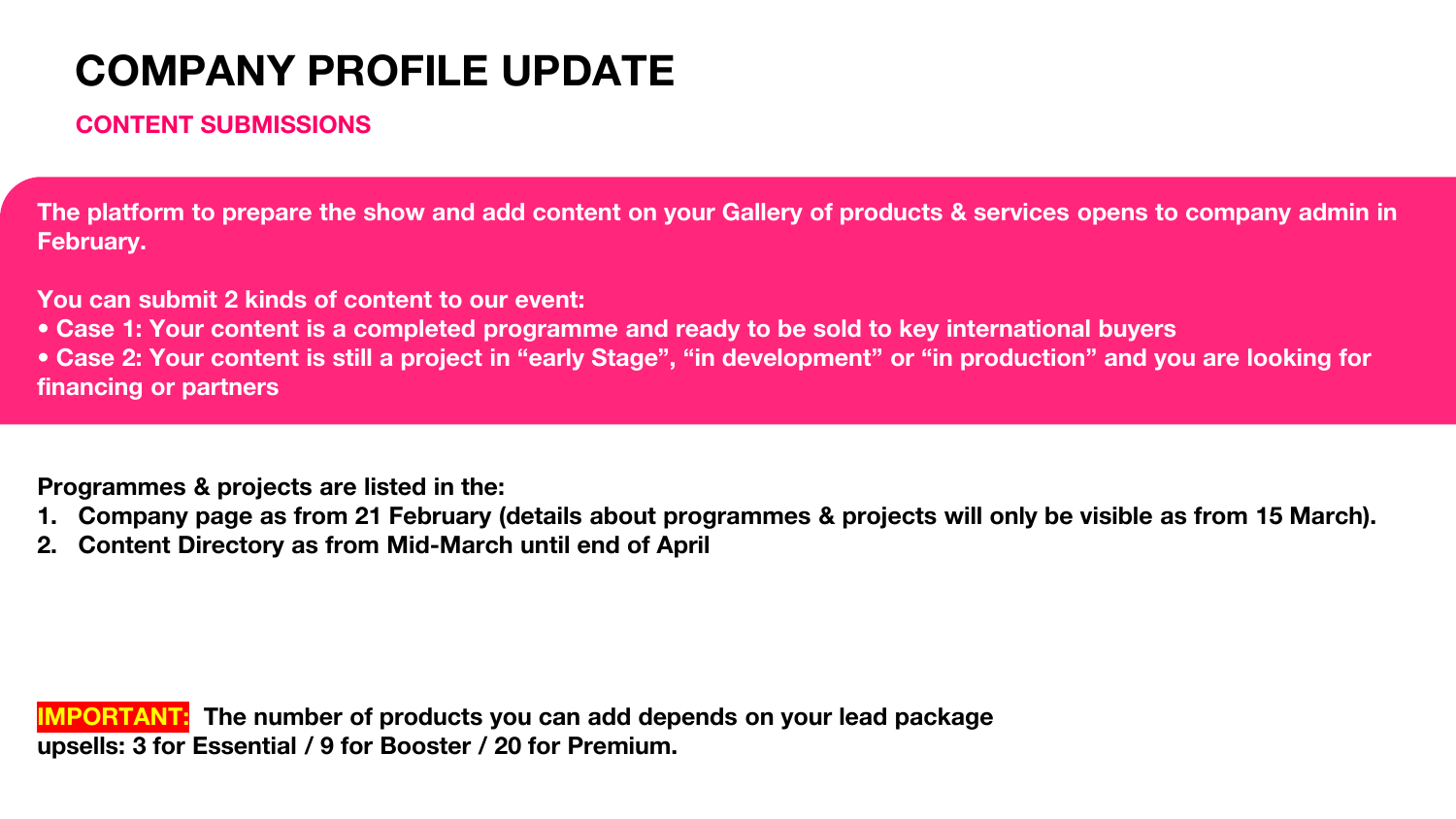#### Gallery of products and services

Add products to your Profile to show what you have to offer. Upload an image and full details for each product.



**CONTENT (PRODUCTS) MANAGEMENT** The "Gallery of products and services" section from the Company profile will allow you to add your content on the platform. Products can be added through the button "+ Add product".

Fields with a star (\*) are mandatory.



Each product can be updated using the pen button.

Guidelines for the image is 472x472px (square format).

Guidelines for the video is .mpg .mpeg .m4v .mp4 .mov .wmv .avi .flv .mkv format, max. 8GB. (*see more details on how to upload a video on the next slide*)

The number of products you can add depends on your lead package upsells: 3 for Essential / 9 for Booster / 20 for Premium **Enter products in the order that you would like them to be displayed on your company page.** 

**IMPORTANT: Try to be as accurate as possible when filling in the synopsis in your descriptions, and all attached data. We have enhanced filter and searching capabilities that will be used by buyers to find content based on their acquisition strategy.**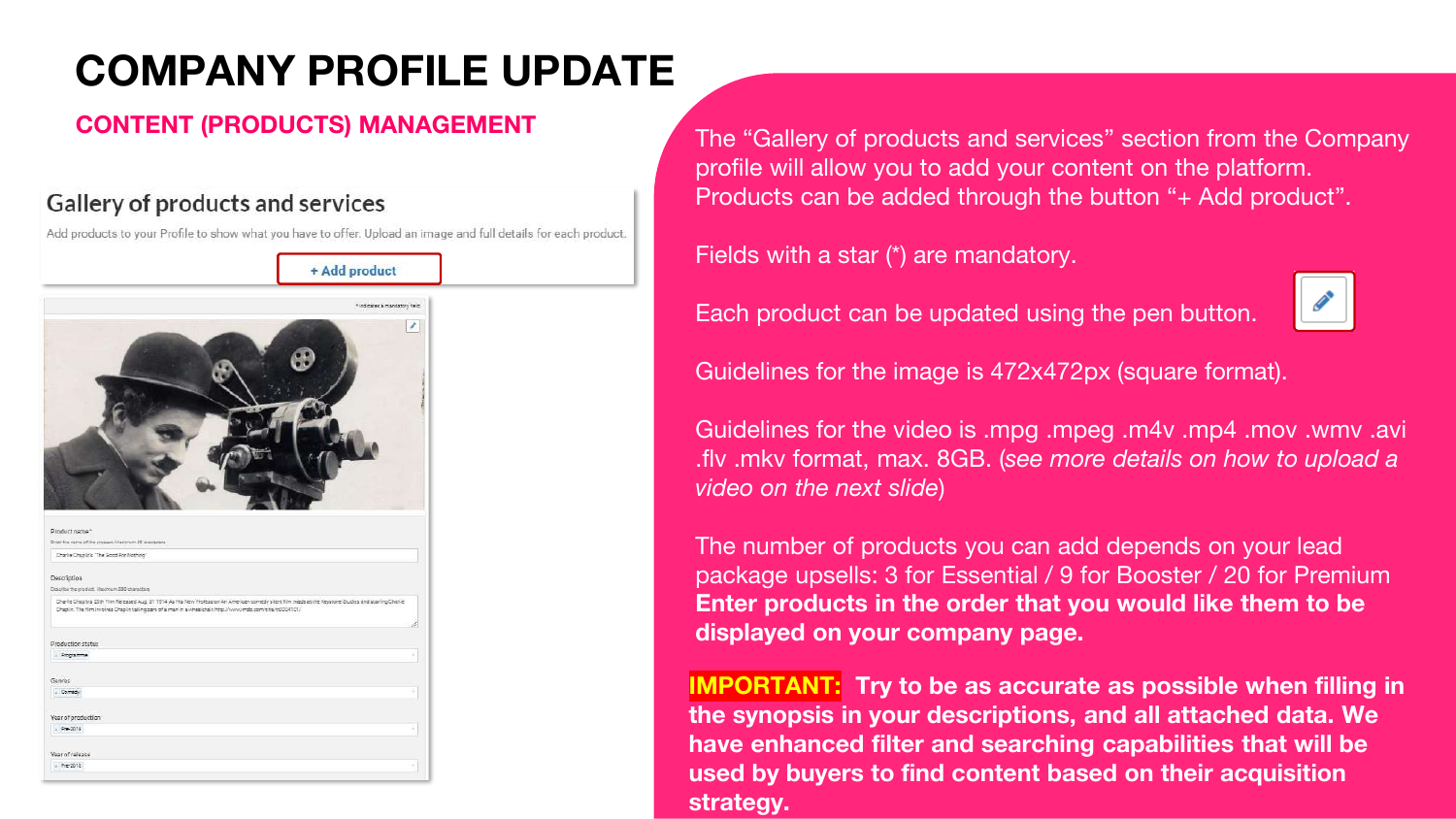#### **VIDEO UPLOAD**

|                                                                                                                                                      | 120 character limit |
|------------------------------------------------------------------------------------------------------------------------------------------------------|---------------------|
|                                                                                                                                                      |                     |
| Subtitles languages available                                                                                                                        |                     |
|                                                                                                                                                      |                     |
|                                                                                                                                                      | 120 character limit |
| Dubbing languages available                                                                                                                          |                     |
|                                                                                                                                                      |                     |
|                                                                                                                                                      | 120 character limit |
| Video type*                                                                                                                                          |                     |
| Please provide 1 answer.                                                                                                                             |                     |
| Select or search for an item                                                                                                                         |                     |
|                                                                                                                                                      |                     |
| Video                                                                                                                                                |                     |
| Attach a .MP4 or .MPEG video file to support your product. Maximum size 8GB.<br>Please ensure you own or have the owner's consent to use this video. |                     |
|                                                                                                                                                      |                     |
| <b>Upload video file</b>                                                                                                                             |                     |
|                                                                                                                                                      |                     |
|                                                                                                                                                      |                     |
| Publish video                                                                                                                                        |                     |
| Video can be published once video processing is done                                                                                                 |                     |
|                                                                                                                                                      | Save<br>Cancel      |

**Supported video formats : .mpg .mpeg .m4v .mp4 .mov .wmv .avi .flv .mkv**

#### **Editorial rules for screening at MIPTV:**

• Videos should be dubbed or sub-titled in English, to be understandable by international buyers.

- No advertising, before, during or after the video.
- No blank sections.
- No test patterns or countdowns at the start of the video.
- Please ensure you own or have the owner's consent to use this video.

#### **To add a video click on "UPLOAD VIDEO FILE".**

Once your video file uploaded, the system will automatically encode it. It might take from several seconds to several hours depends on the size of your video and your internet connection.

- Do not close the product page while video uploading process is in progress.
- Once the video upload is 100% completed click SAVE to save your video product.
- Once the video file is 100% uploaded and product saved, video processing will continue in the background. You will then be able to close the page and add another product.
- Please check regularly on your content page if the video process has succeeded. Keep in mind that the processing can take at most 24 hours.
- If an error has appeared for your video file, you will need to delete the video. Click on the black bin picto next to the video file link to do so.
- The blue bin picto below will delete the content page entirely (information / photo / video).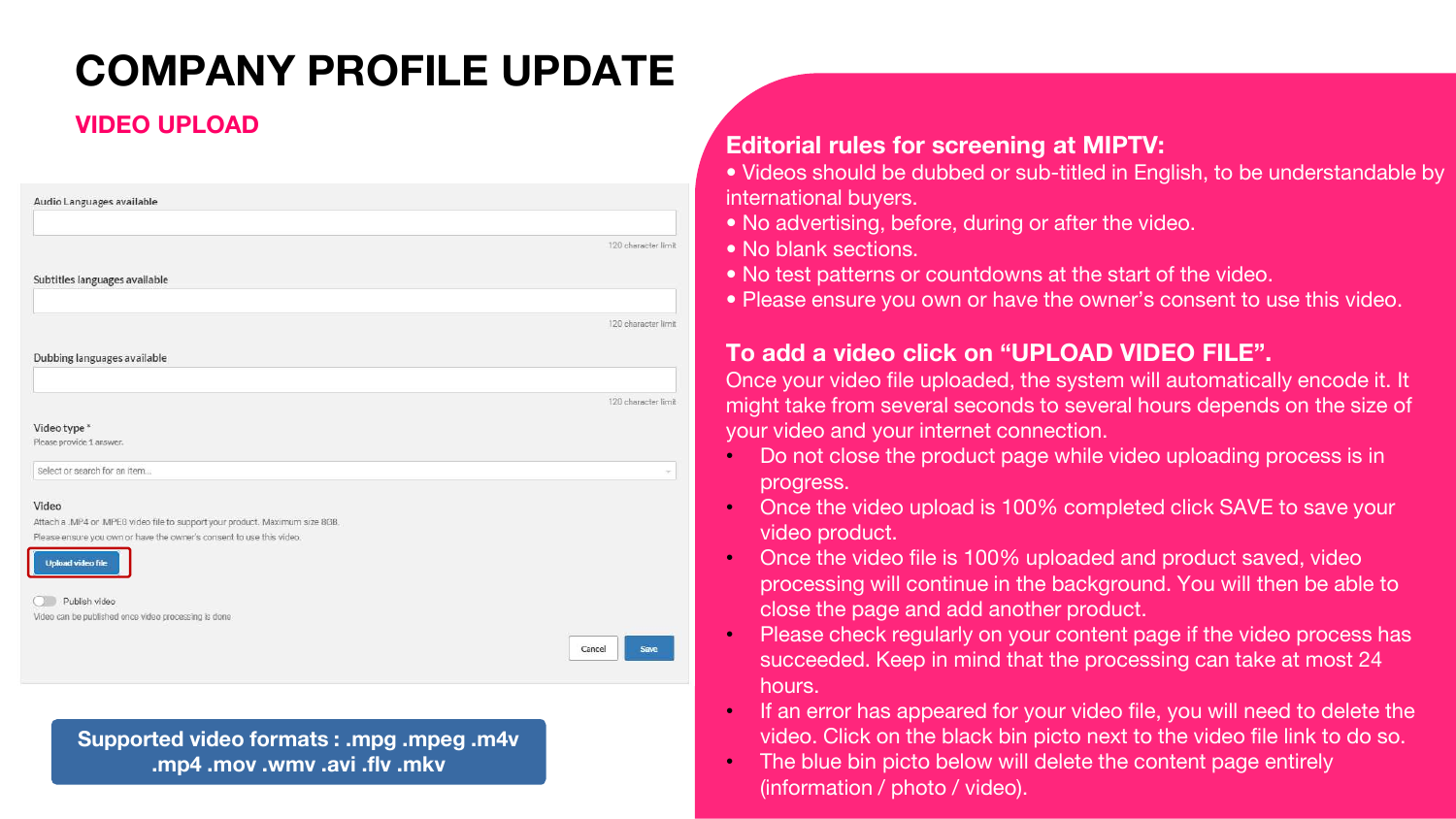### **COMPANY HUB**

#### **GENERAL INFORMATION**



#### MIPTV 2022 - QUALIT...

 $12 - 15$  April 20

Company Name

#### **QUALITY SARL**



Company hub is available through the navigation panel on the top of each page .

From this page, you will be able to :

- Edit your company profile page
- Download your leads (companies with content only) by clicking on "Emperia, Lead Capture Services"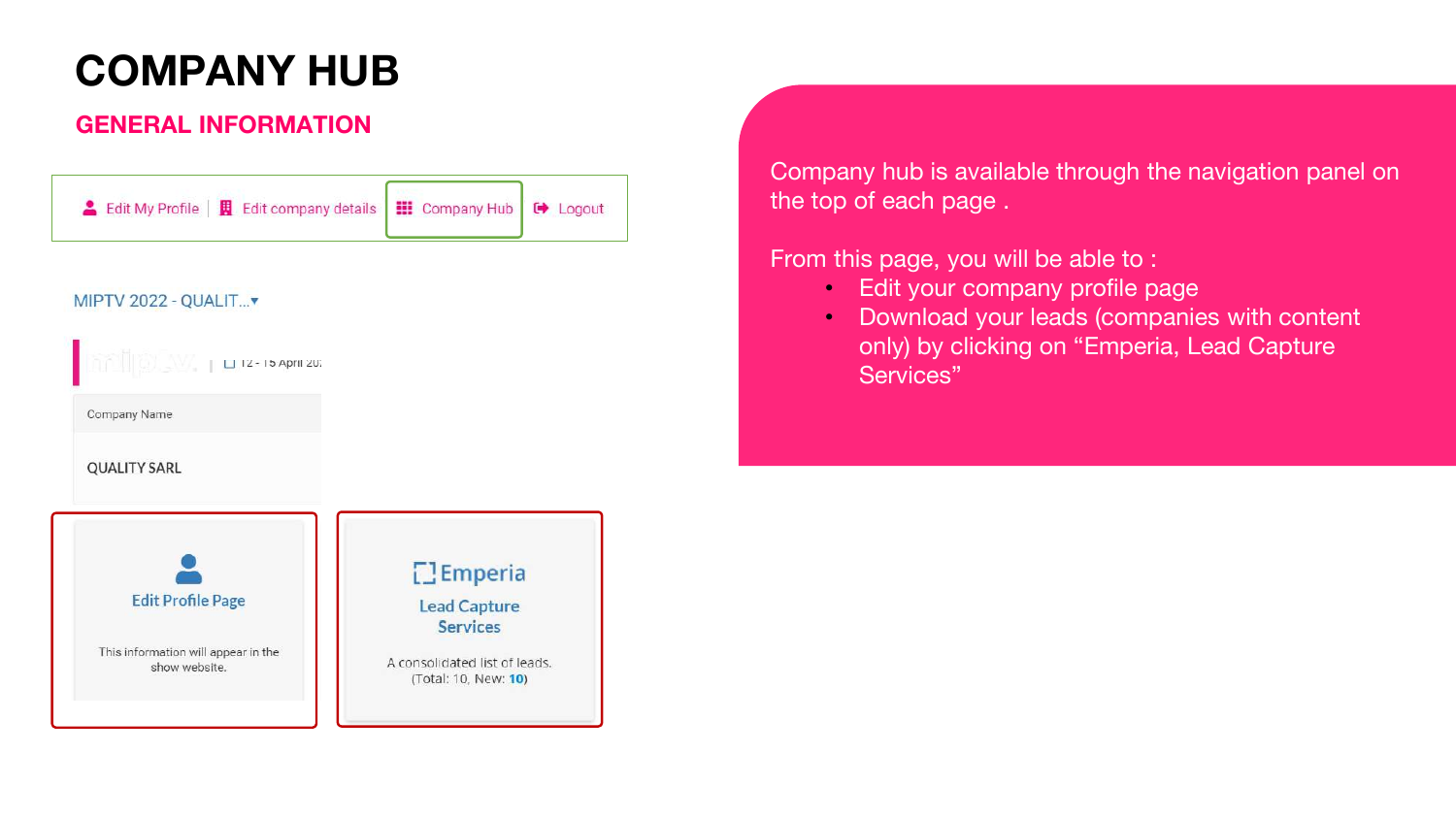### **COMPANY HUB**

#### **LEADS EXPORT**

You can monitor and export your leads by clicking on « Leads » brick of the Company Hub.

A lead is a Digital MIPTV participant that either watched one of your videos or clicked on « Contact Me» CTA of your company page.

Data recovered includes contact details such as email and phone number along with name, first name, job title and company name.

#### **EMPERIA**

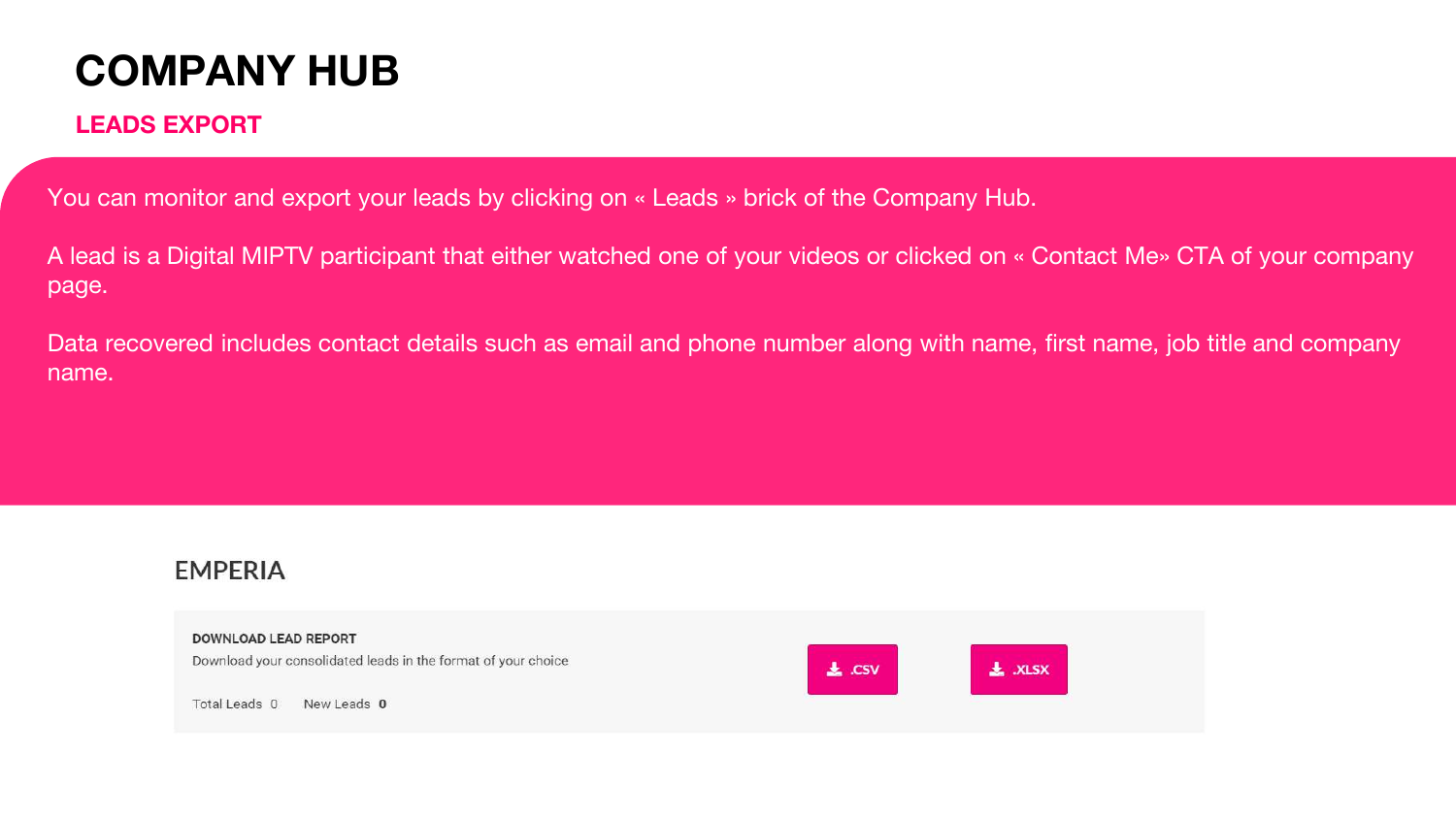## **BASED ON YOUR COMPANY PACKAGE**

#### **VISIBILITY RENDERING**

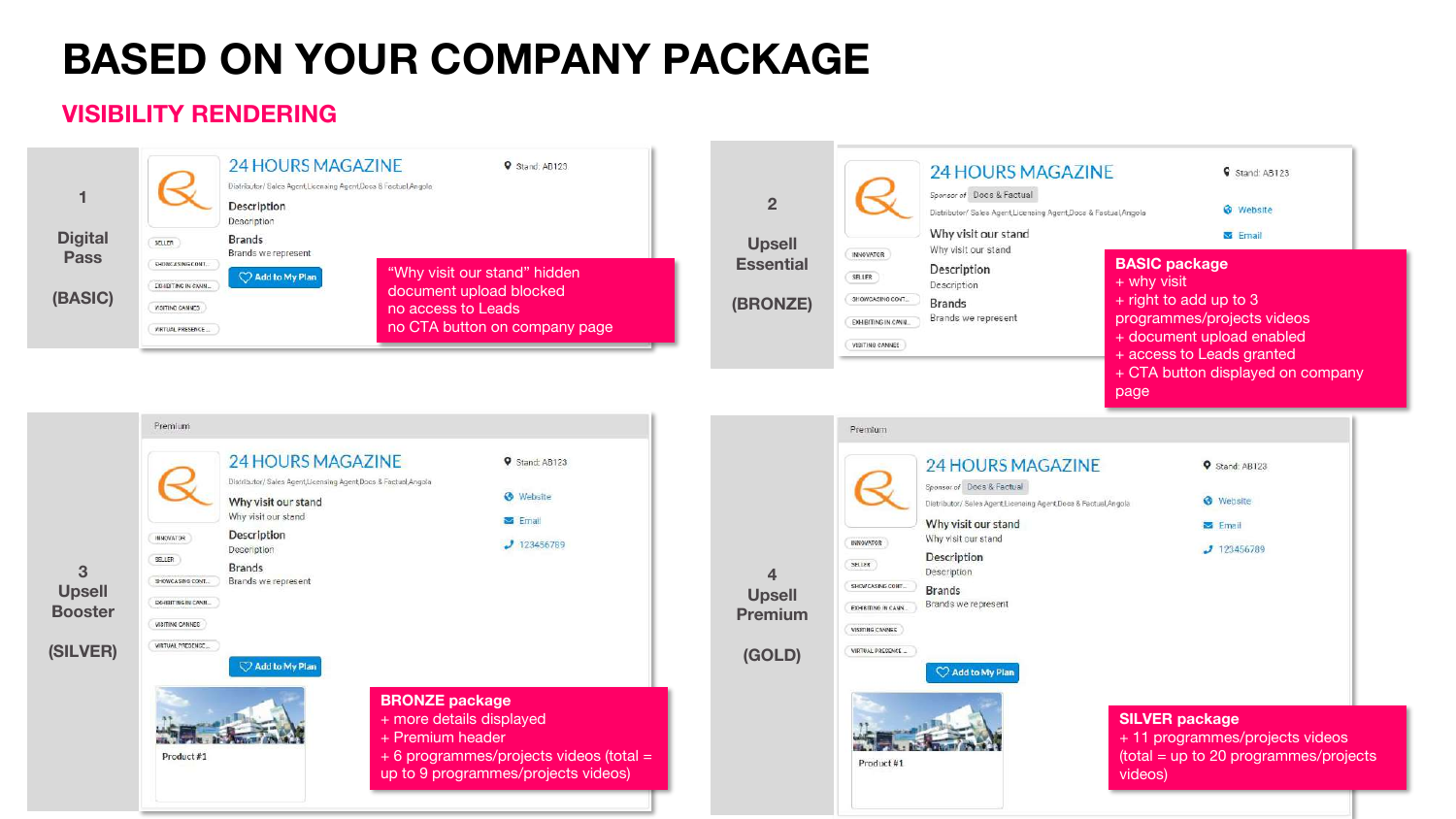### **CONTENT GENRES AT MIPTV**

|                                           |                                              | <b>Docs</b> – Factual           |                                               |  |  |
|-------------------------------------------|----------------------------------------------|---------------------------------|-----------------------------------------------|--|--|
|                                           | <b>Main Genres</b>                           | <b>Drama - Scripted Format</b>  |                                               |  |  |
|                                           |                                              | <b>Kids</b>                     |                                               |  |  |
|                                           |                                              | <b>Unscripted Formats</b>       |                                               |  |  |
| <b>SUBGENRES</b><br><b>DOCS - FACTUAL</b> | <b>SUBGENRES DRAMA</b><br>- SCRIPTED FORMATS | <b>SUBGENRES</b><br><b>KIDS</b> | <b>SUBGENRES</b><br><b>Unscripted FORMATS</b> |  |  |
| <b>Adventures - Travel</b>                | Thriller                                     | Animation                       | <b>Formatted Reality</b>                      |  |  |
| Art - Culture - Sports                    | Drama                                        | Discovery - Education - Doc     | <b>Shiny Floor Entertainment</b>              |  |  |
| <b>Current Affairs - Investigation</b>    | Comedy                                       | Live action Scripted            | TV Game Show                                  |  |  |
| Society                                   | Telenovelas - Soap                           | Live action Unscripted          | <b>Formatted Reality</b>                      |  |  |
| <b>Factual - Reality</b>                  | Crime investigation                          |                                 |                                               |  |  |
| History - Civilization                    | Historical period drama                      |                                 |                                               |  |  |
| Lifestyle - Entertainment                 | Sci-Fi - Fantasy                             |                                 |                                               |  |  |
| Nature - Wildlife                         | Action - Adventure                           |                                 |                                               |  |  |
| Science - Technology                      | Romance                                      |                                 |                                               |  |  |
|                                           | Horror                                       |                                 |                                               |  |  |
|                                           | Erotic - Adult                               |                                 |                                               |  |  |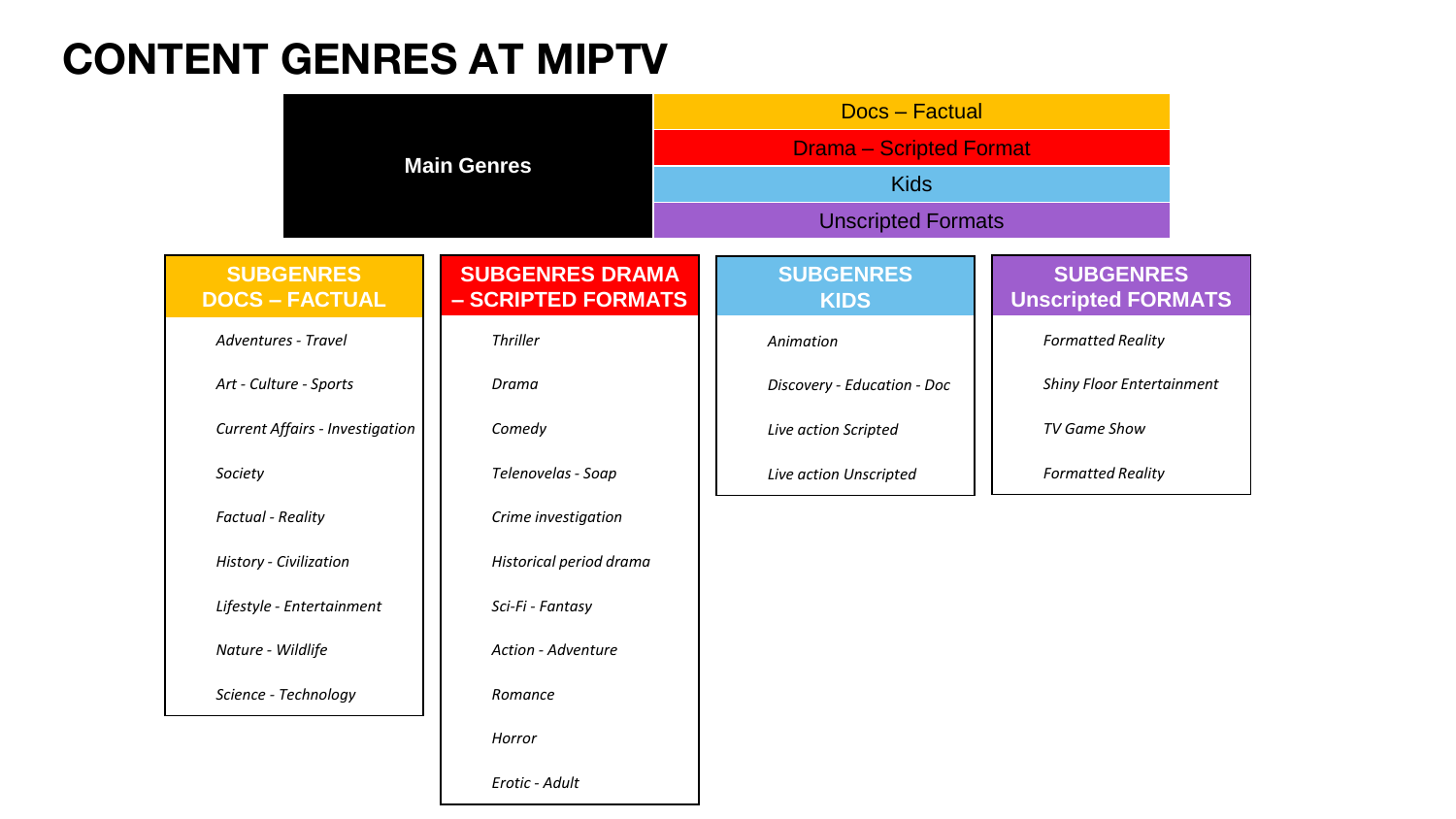### **MAIN MILESTONES**

| 21 Feb                                                                   | <b>15 March</b>                               | then                          | 4-6 April                                  | <b>30 April</b>                   |  |
|--------------------------------------------------------------------------|-----------------------------------------------|-------------------------------|--------------------------------------------|-----------------------------------|--|
| Prepare your<br>show & add<br>your content in<br>your company<br>profile | Opening of the<br>Content<br><b>Directory</b> | Download your<br>leads report | <b>MIPTV 2021</b><br>Live 11-14<br>October | Catch up on the<br>MIPTV platform |  |
| Opening of the<br>Company                                                |                                               |                               |                                            |                                   |  |

**Directory**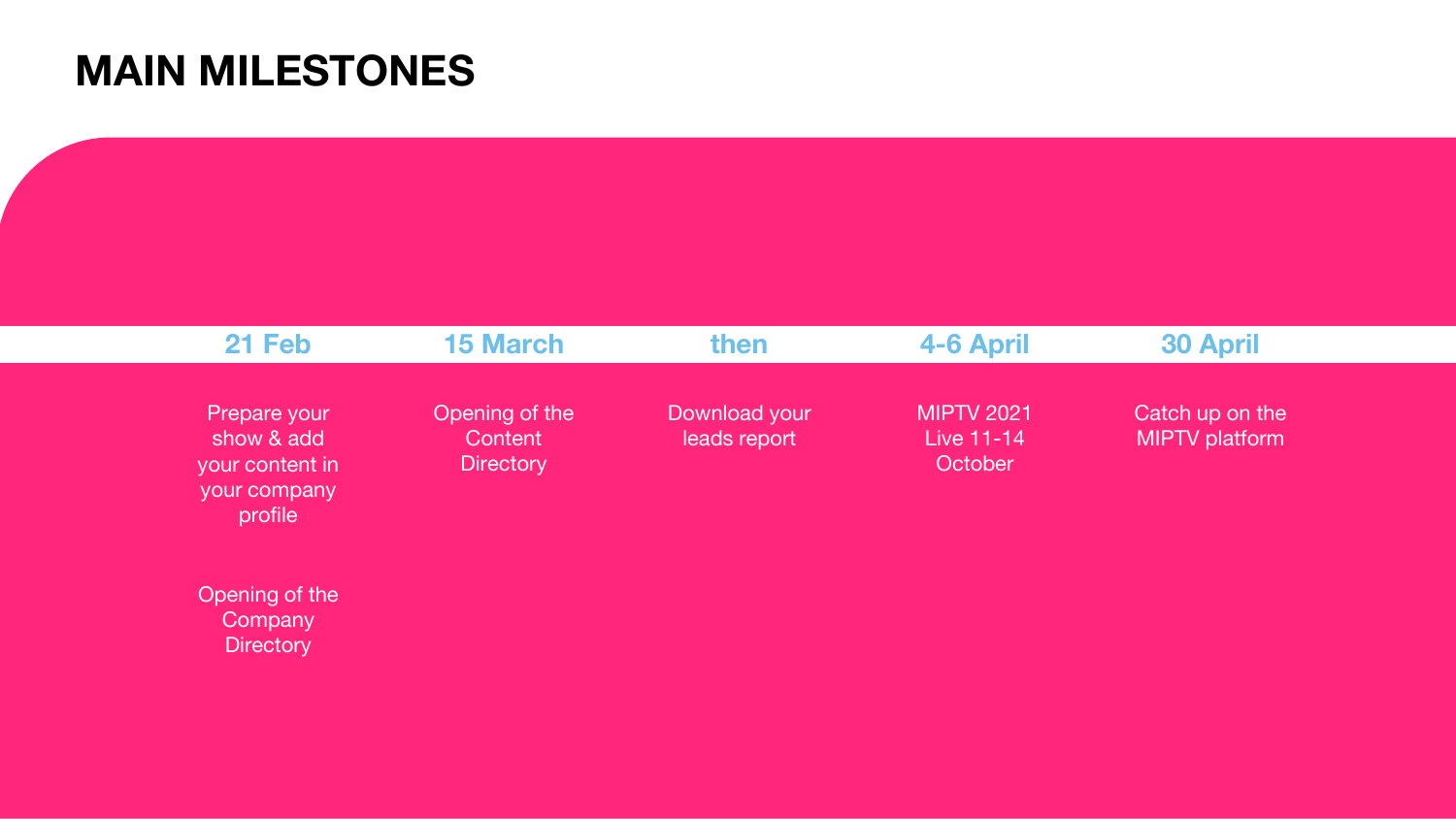### **CLIENT SUPPORT**

**[If you have any questions, please contact your sales representative, have a look at our FAQ or fill in our Customer](https://forms.reedmidem.com/webtocase.php?event)  Service Helpdesk Form.** 

### Need further assistance?

Have a look at our FAQ

See FAQ

Or get in touch with our Helpdesk by filling in the Helpdesk Form.

**Contact Helpdesk**